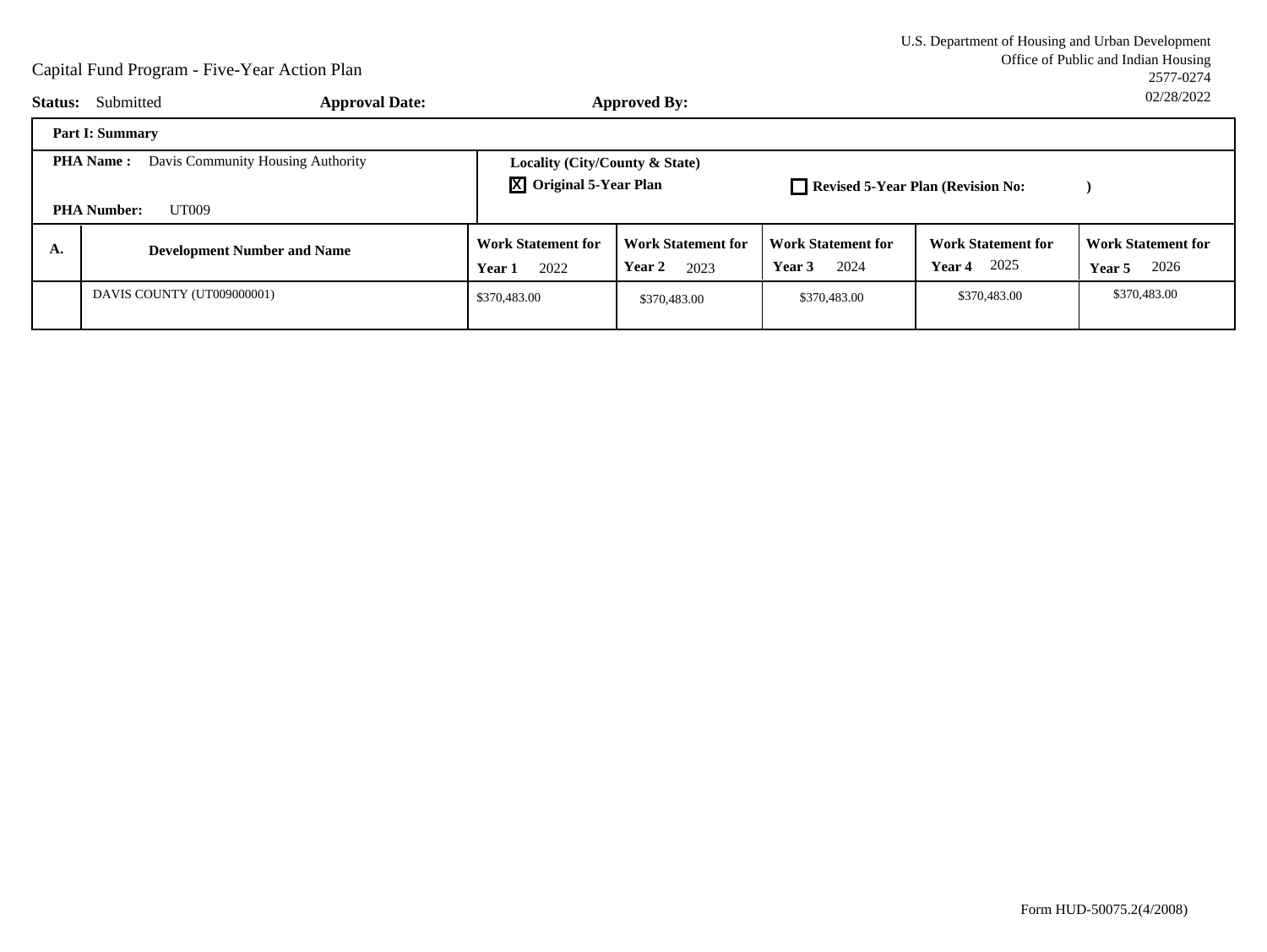h

| Part II: Supporting Pages - Physical Needs Work Statements (s) |                                                                                                                                                        |                                                                                             |          |                       |  |  |
|----------------------------------------------------------------|--------------------------------------------------------------------------------------------------------------------------------------------------------|---------------------------------------------------------------------------------------------|----------|-----------------------|--|--|
|                                                                | 2022<br><b>Work Statement for Year</b>                                                                                                                 |                                                                                             |          |                       |  |  |
| <b>Identifier</b>                                              | <b>Development Number/Name</b>                                                                                                                         | <b>General Description of Major Work Categories</b>                                         | Quantity | <b>Estimated Cost</b> |  |  |
|                                                                | DAVIS COUNTY (UT009000001)                                                                                                                             |                                                                                             |          | \$370,483.00          |  |  |
| ID0014                                                         | Administration (Administration (1410)-Salaries)                                                                                                        | Payroll/Salaries                                                                            |          | \$37,048.00           |  |  |
| ID0015                                                         | Kitchen Cabinet and Countertop Replacement(Dwelling Unit-Interior (1480)-Kitchen<br>Cabinets, Dwelling Unit-Interior (1480)-Kitchen Sinks and Faucets) | Replace kitchen cabinets, countertops Sinks and faucets at<br>Meadows East and Meadows West |          | \$120,000.00          |  |  |
| ID0016                                                         | Bathroom Vanities/Sinks(Dwelling Unit-Interior (1480)-Bathroom Counters and Sinks)                                                                     | Replace bathroom vanities/sinks/faucets at Meadows East and Meadows West                    |          | \$28,800.00           |  |  |
| ID0017                                                         | Parking lot Asphalt Center Court (Dwelling Unit-Site Work (1480)-Parking)                                                                              | Repave Parking lot for Center court apartments.<br>Center Court 1-2                         |          | \$52,000.00           |  |  |
| ID0041                                                         | Security Camera system(Management Improvement (1408)-Security Improvements (not police or<br>guard-non-physical))                                      | Security camera system for safety and management improvements.<br>Center Court              |          | \$36,152.00           |  |  |
| ID0042                                                         | Shower valve system replacement(Dwelling Unit-Interior (1480)-Plumbing, Dwelling Unit-Interior<br>(1480)-Tubs and Showers)                             | Shower valve system replacement for obsolete valve systems.<br><b>Meadows East-West</b>     |          | \$46,483.00           |  |  |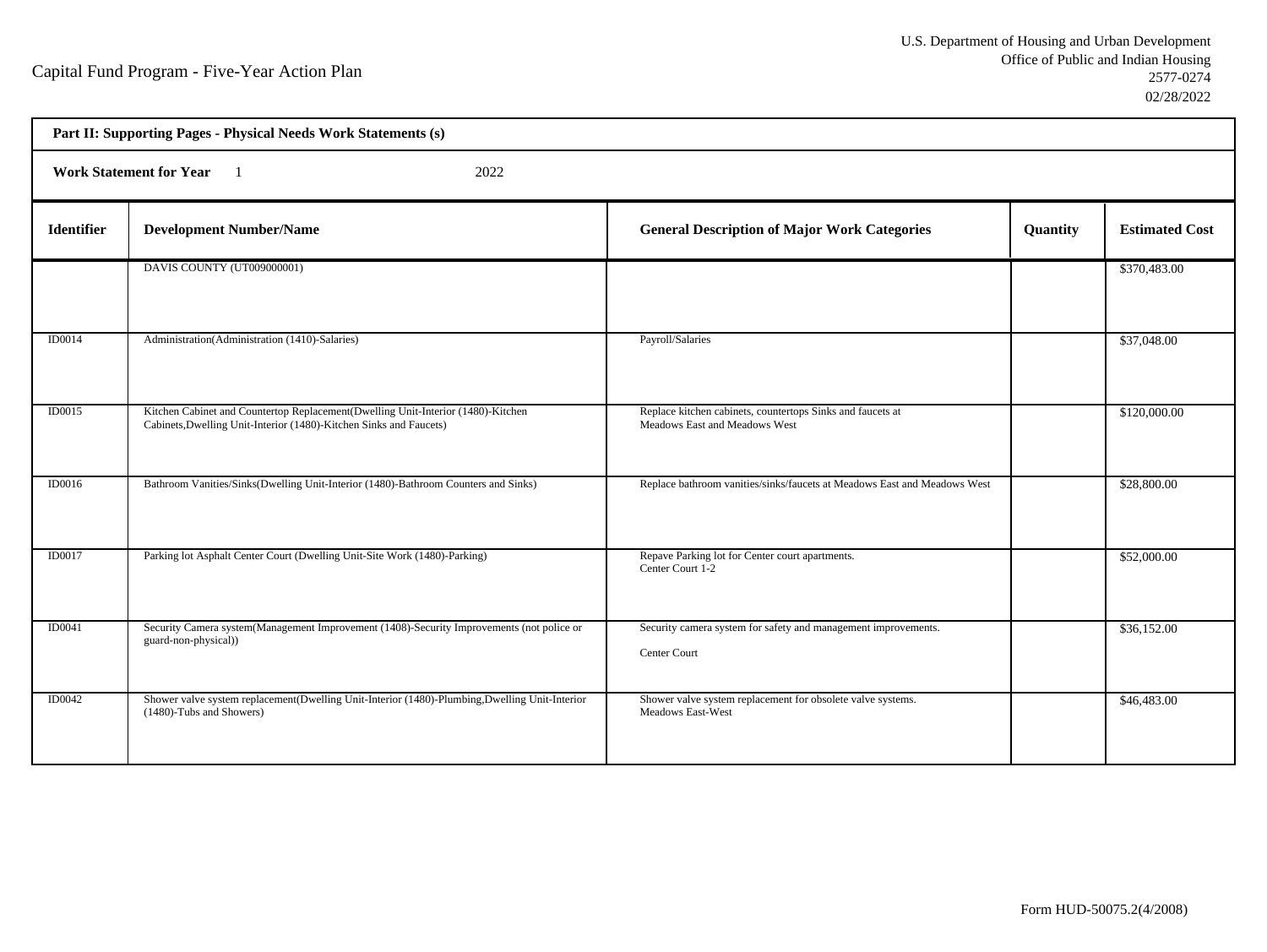|                                        | Part II: Supporting Pages - Physical Needs Work Statements (s) |  |                                                     |          |                       |
|----------------------------------------|----------------------------------------------------------------|--|-----------------------------------------------------|----------|-----------------------|
| 2022<br><b>Work Statement for Year</b> |                                                                |  |                                                     |          |                       |
| <b>Identifier</b>                      | <b>Development Number/Name</b>                                 |  | <b>General Description of Major Work Categories</b> | Quantity | <b>Estimated Cost</b> |
| <b>ID0060</b>                          | Windows(Dwelling Unit-Exterior (1480)-Windows)                 |  | Replace and rehabilitate windows                    |          | \$50,000.00           |
|                                        |                                                                |  | Meadows East/West                                   |          |                       |
|                                        |                                                                |  |                                                     |          |                       |
|                                        | Subtotal of Estimated Cost                                     |  |                                                     |          | \$370,483.00          |
|                                        |                                                                |  |                                                     |          |                       |
|                                        |                                                                |  |                                                     |          |                       |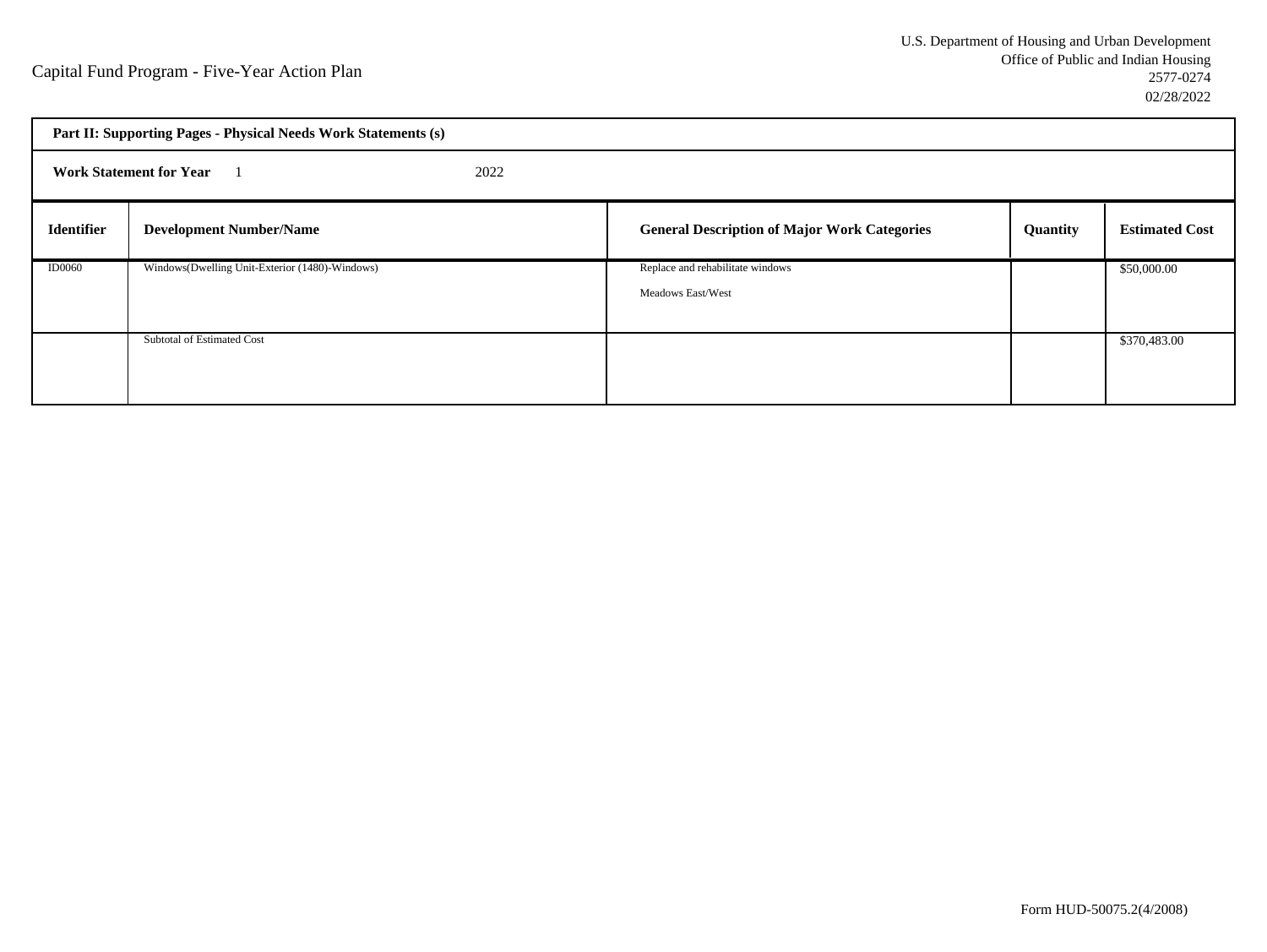| Part II: Supporting Pages - Physical Needs Work Statements (s) |                                                                                                                            |                                                                                                                   |          |                       |  |  |  |
|----------------------------------------------------------------|----------------------------------------------------------------------------------------------------------------------------|-------------------------------------------------------------------------------------------------------------------|----------|-----------------------|--|--|--|
|                                                                | Work Statement for Year 2<br>2023                                                                                          |                                                                                                                   |          |                       |  |  |  |
| <b>Identifier</b>                                              | <b>Development Number/Name</b>                                                                                             | <b>General Description of Major Work Categories</b>                                                               | Quantity | <b>Estimated Cost</b> |  |  |  |
|                                                                | DAVIS COUNTY (UT009000001)                                                                                                 |                                                                                                                   |          | \$370,483.00          |  |  |  |
| ID0018                                                         | Administration (Administration (1410)-Salaries)                                                                            | Payroll/Salaries                                                                                                  |          | \$37,048.00           |  |  |  |
| <b>ID0019</b>                                                  | Tub/Shower Surrounds(Dwelling Unit-Interior (1480)-Tubs and Showers)                                                       | Replace tub/shower surrounds at Thornwood, Center Court I, Parrish, Meadows<br>East and Meadows West              |          | \$100,000.00          |  |  |  |
| ID0043                                                         | 2 stage snowblowers (Non-Dwelling Equipment-Expendable/Non-Expendable (1480)-Other)                                        | For quick and easy snow removal of snow on walkways<br>All PH properties                                          |          | \$3,500.00            |  |  |  |
| <b>ID0044</b>                                                  | Security Camera system-Thornwood(Management Improvement (1408)-Security Improvements (not<br>police or guard-non-physical) | Security camera system for Thornwood apartments                                                                   |          | \$37,048.00           |  |  |  |
| ID0045                                                         | Playground resurfacing (Non-Dwelling Construction-New Construction (1480)-Other)                                           | Re-surface playground with outdoor material for safety and cleanliness<br>Center Court<br>Thornwood<br>Fieldcrest |          | \$60,000.00           |  |  |  |
| <b>ID0046</b>                                                  | Exterior storage doors(Non-Dwelling Interior (1480)-Storage Area)                                                          | Replace storage doors for metal exterior doors<br>Fieldcrest<br>Center Court 1<br>Thornwood                       |          | \$18,000.00           |  |  |  |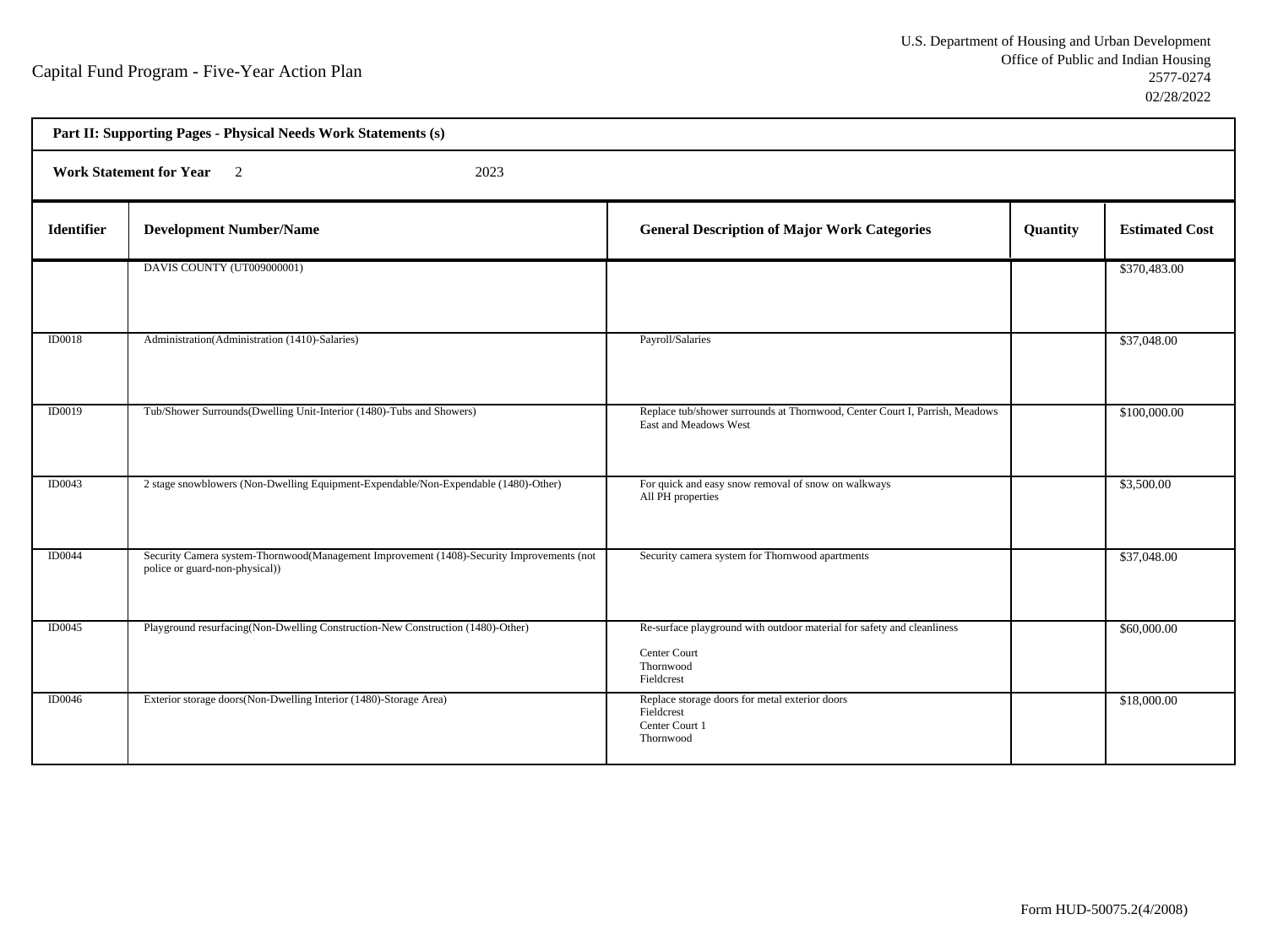|                   | Part II: Supporting Pages - Physical Needs Work Statements (s)                      |                                                                                                                      |          |                       |  |
|-------------------|-------------------------------------------------------------------------------------|----------------------------------------------------------------------------------------------------------------------|----------|-----------------------|--|
|                   | <b>Work Statement for Year</b> 2<br>2023                                            |                                                                                                                      |          |                       |  |
| <b>Identifier</b> | <b>Development Number/Name</b>                                                      | <b>General Description of Major Work Categories</b>                                                                  | Quantity | <b>Estimated Cost</b> |  |
| <b>ID0047</b>     | Handrail repair (Non-Dwelling Exterior (1480)-Landings and Railings)                | Handrail repair and replacement<br>Meadows                                                                           |          | \$20,000.00           |  |
| <b>ID0048</b>     | Pole lights (Dwelling Unit-Exterior (1480)-Exterior Lighting)                       | LED pole light replacement for all Public Housing parking lots<br>Meadows<br>Center court<br>Thornwood<br>Rosewood 2 |          | \$30,000.00           |  |
| <b>ID0049</b>     | Exterior paint -building(Dwelling Unit-Exterior (1480)-Exterior Paint and Caulking) | Repaint and beautify Meadows East and West<br>Meadows-East<br>Meadows West                                           |          | \$34,887.00           |  |
| <b>ID0062</b>     | Windows(Dwelling Unit-Exterior (1480)-Windows)                                      | Replace and rehabilitate windows<br>Thornwood                                                                        |          | \$30,000.00           |  |
|                   | Subtotal of Estimated Cost                                                          |                                                                                                                      |          | \$370,483.00          |  |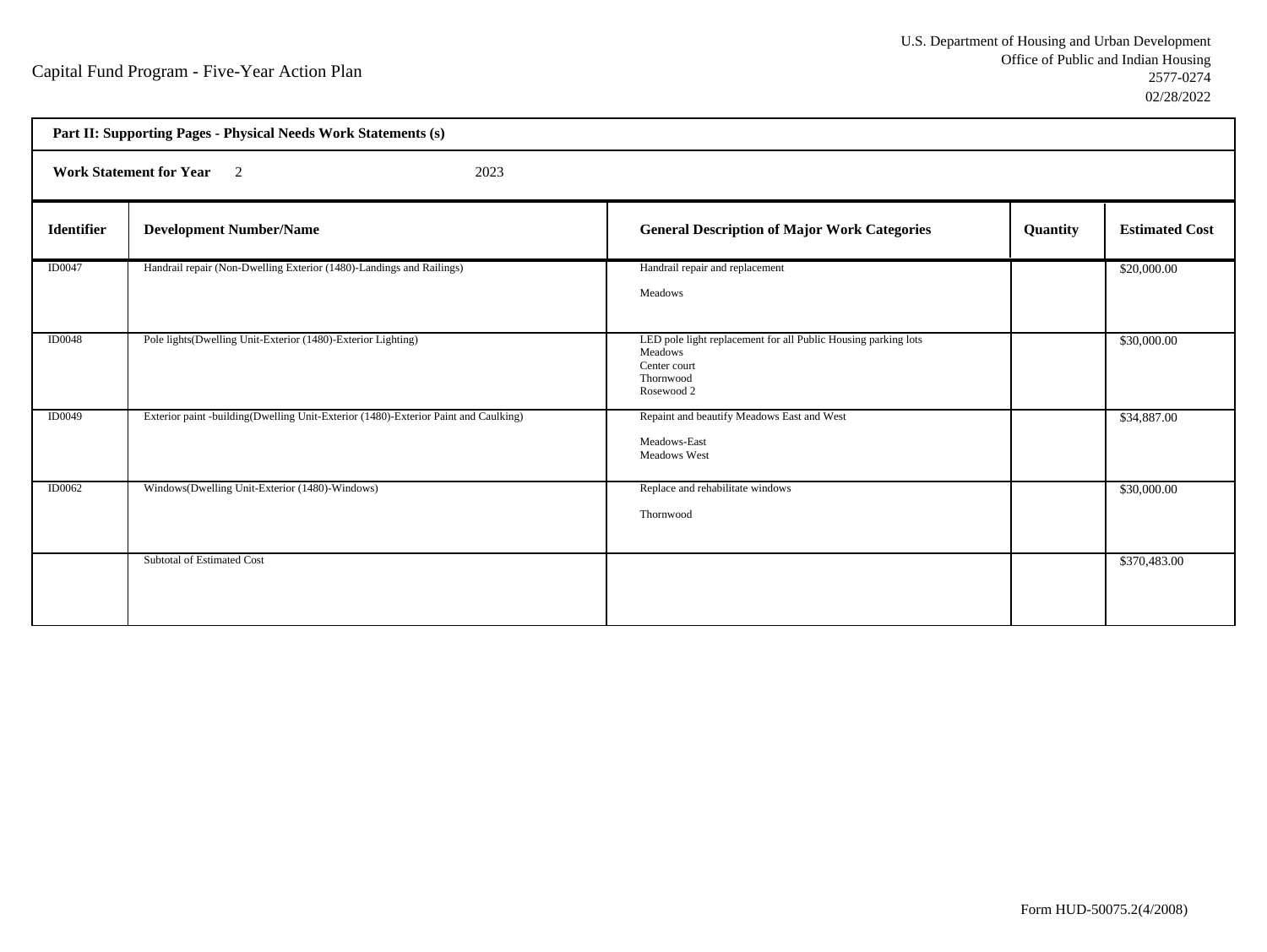h

| Part II: Supporting Pages - Physical Needs Work Statements (s) |                                                                                                                                        |                                                                                                 |          |                       |  |  |
|----------------------------------------------------------------|----------------------------------------------------------------------------------------------------------------------------------------|-------------------------------------------------------------------------------------------------|----------|-----------------------|--|--|
|                                                                | <b>Work Statement for Year</b> 3<br>2024                                                                                               |                                                                                                 |          |                       |  |  |
| <b>Identifier</b>                                              | <b>Development Number/Name</b>                                                                                                         | <b>General Description of Major Work Categories</b>                                             | Quantity | <b>Estimated Cost</b> |  |  |
|                                                                | DAVIS COUNTY (UT009000001)                                                                                                             |                                                                                                 |          | \$370,483.00          |  |  |
| <b>ID0030</b>                                                  | Administration (Administration (1410)-Salaries)                                                                                        | Payroll/Salaries                                                                                |          | \$37,048.00           |  |  |
| ID0031                                                         | Vehicle Replacement(Non-Dwelling Equipment-Expendable/Non-Expendable (1480)-Other)                                                     | Replace maintenance truck                                                                       |          | \$54,000.00           |  |  |
| <b>ID0032</b>                                                  | Asphalt/Pavement(Non-Dwelling Site Work (1480)-Asphalt - Concrete - Paving)                                                            | Repair/replace asphalt driveways and parking areas at<br>Fieldcrest<br>Rosewood 2               |          | \$57,900.00           |  |  |
| <b>ID0034</b>                                                  | Siding (Dwelling Unit-Exterior (1480)-Siding)                                                                                          | Replace exterior siding at Public housing properties<br>Thornwood<br>Fieldcrest<br>Center Court |          | \$51,483.00           |  |  |
| <b>ID0035</b>                                                  | Sidewalk(Dwelling Unit-Site Work (1480)-Pedestrian paving)                                                                             | Add concrete sidewalk to south side of Thornwood property.                                      |          | \$30,000.00           |  |  |
| <b>ID0036</b>                                                  | Landscaping & Sprinkling System Upgrades(Dwelling Unit-Site Work (1480)-Landscape,Dwelling<br>Unit-Site Work (1480)-Water Lines/Mains) | Landscaping and sprinkler system upgrades at PH properties<br>Meadows<br>Center Court           |          | \$50,000.00           |  |  |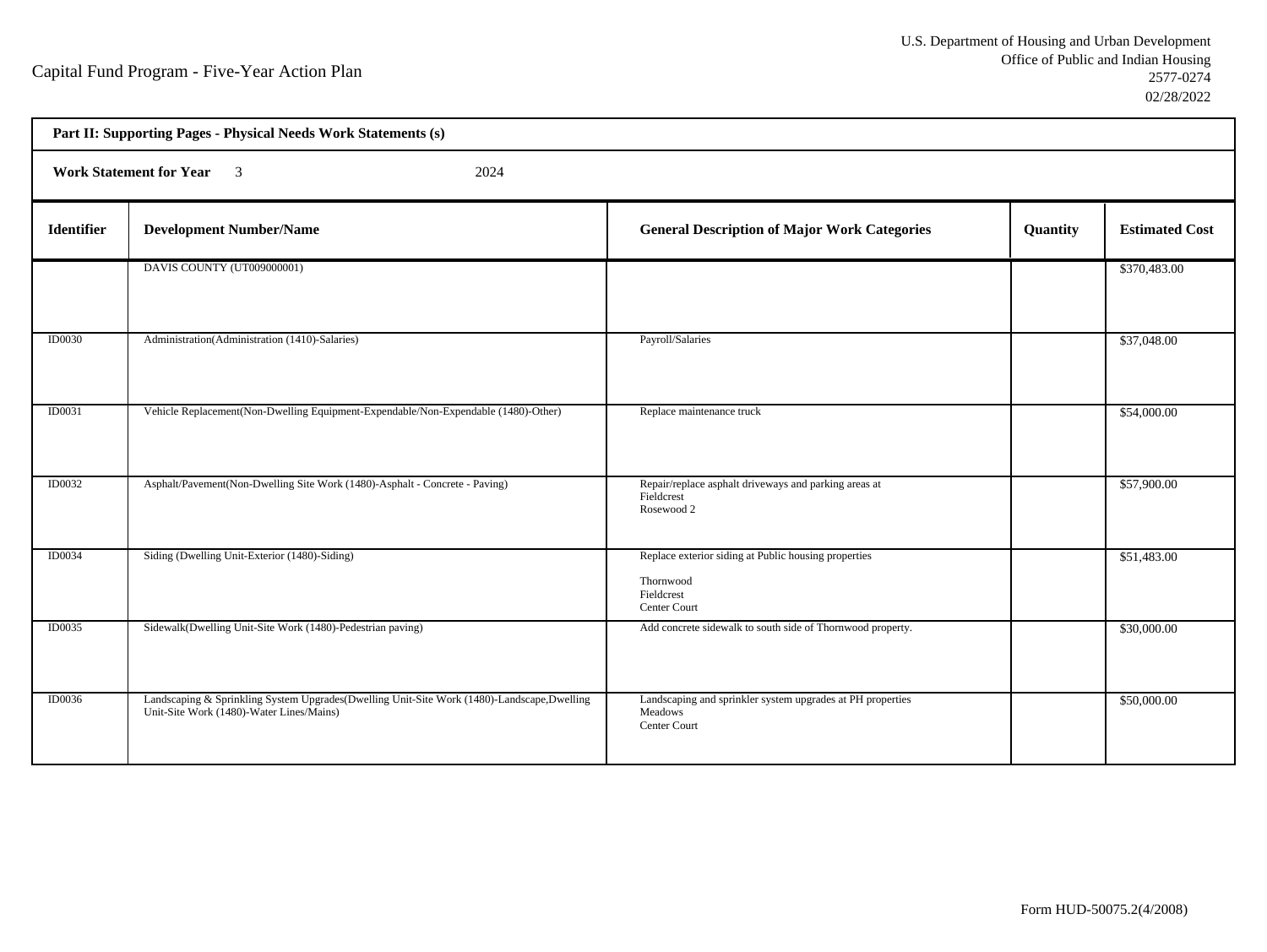|                   | Part II: Supporting Pages - Physical Needs Work Statements (s)   |                                                                                                          |          |                       |  |  |
|-------------------|------------------------------------------------------------------|----------------------------------------------------------------------------------------------------------|----------|-----------------------|--|--|
|                   | <b>Work Statement for Year</b> 3<br>2024                         |                                                                                                          |          |                       |  |  |
| <b>Identifier</b> | <b>Development Number/Name</b>                                   | <b>General Description of Major Work Categories</b>                                                      | Quantity | <b>Estimated Cost</b> |  |  |
| <b>ID0037</b>     | Window Replacement(Dwelling Unit-Exterior (1480)-Windows)        | Replace windows at<br>Rosewoood 2<br>Parrish                                                             |          | \$23,052.00           |  |  |
| <b>ID0038</b>     | Fence repair (Non-Dwelling Site Work (1480)-Fencing)             | Repair of fencing in Public housing property<br>Fieldcrest<br>Thornwood<br>Center Court                  |          | \$20,000.00           |  |  |
| ID0039            | Furnace/AC Replacement(Dwelling Unit-Interior (1480)-Mechanical) | Replace furnace and air conditioning equipment<br>Center Court 1-2<br>Thornwood<br>Fieldcrest<br>Parrish |          | \$47,000.00           |  |  |
|                   | Subtotal of Estimated Cost                                       |                                                                                                          |          | \$370,483.00          |  |  |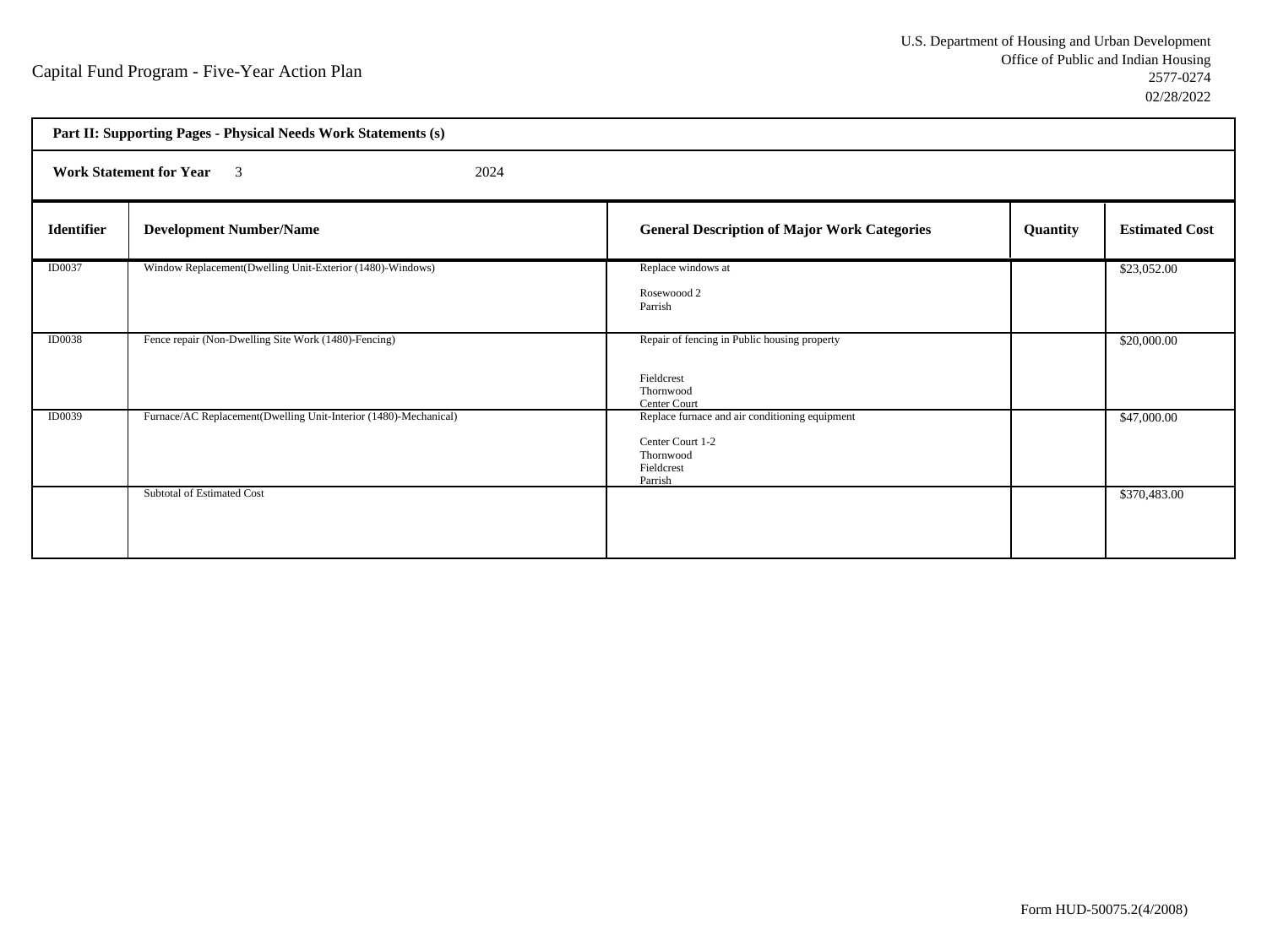| Part II: Supporting Pages - Physical Needs Work Statements (s) |                                                                                                                                                                         |                                                                                 |          |                       |  |  |
|----------------------------------------------------------------|-------------------------------------------------------------------------------------------------------------------------------------------------------------------------|---------------------------------------------------------------------------------|----------|-----------------------|--|--|
|                                                                | Work Statement for Year 4<br>2025                                                                                                                                       |                                                                                 |          |                       |  |  |
| <b>Identifier</b>                                              | <b>Development Number/Name</b>                                                                                                                                          | <b>General Description of Major Work Categories</b>                             | Quantity | <b>Estimated Cost</b> |  |  |
|                                                                | DAVIS COUNTY (UT009000001)                                                                                                                                              |                                                                                 |          | \$370,483.00          |  |  |
| ID0051                                                         | Administration (Administration (1410)-Salaries)                                                                                                                         | Salaries/Payroll                                                                |          | \$37,048.00           |  |  |
| <b>ID0052</b>                                                  | Flooring(Dwelling Unit-Interior (1480)-Bathroom Flooring (non cyclical), Dwelling Unit-Interior<br>(1480)-Flooring (non routine))                                       | Update flooring for Units<br>Meadows<br>Thornwood<br>Center Court<br>Fieldcrest |          | \$80,000.00           |  |  |
| ID0053                                                         | Parrish Lane Approach (Non-Dwelling Site Work (1480)-Asphalt - Concrete - Paving)                                                                                       | Replace Parrish Lane approach for more accessibility                            |          | \$20,000.00           |  |  |
| ID0054                                                         | Siding, soffit, gutter replacement(Dwelling Unit-Exterior (1480)-Gutters - Downspouts, Dwelling Unit-<br>Exterior (1480)-Siding, Dwelling Unit-Exterior (1480)-Soffits) | Replace siding ,soffit/facia and gutters<br>Rosewood 2<br>Fieldcrest            |          | \$78,435.00           |  |  |
| ID0055                                                         | Window replacement (Dwelling Unit-Exterior (1480)-Windows)                                                                                                              | Replace windows for better insulation and use.<br>Center Court 1-2              |          | \$50,000.00           |  |  |
| <b>ID0056</b>                                                  | Sprinkler system(Dwelling Unit-Site Work (1480)-Landscape,Dwelling Unit-Site Work (1480)-Water<br>Lines/Mains)                                                          | Repair replace sprinkler system<br>Thornwood<br>Center Court<br>Fieldcrest      |          | \$50,000.00           |  |  |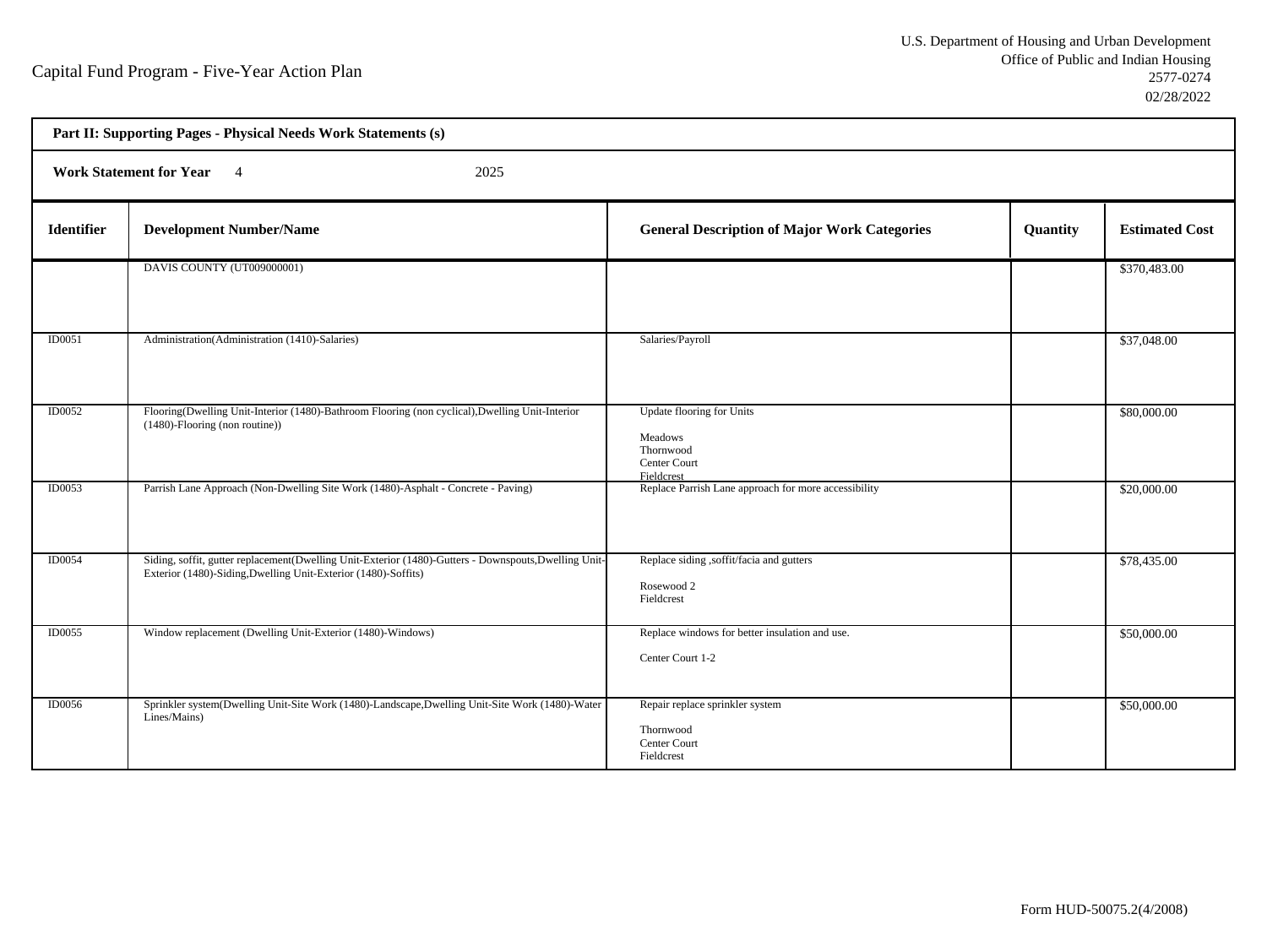|                   | Part II: Supporting Pages - Physical Needs Work Statements (s)                                                     |                                                         |          |                       |  |  |
|-------------------|--------------------------------------------------------------------------------------------------------------------|---------------------------------------------------------|----------|-----------------------|--|--|
|                   | <b>Work Statement for Year</b> 4<br>2025                                                                           |                                                         |          |                       |  |  |
| <b>Identifier</b> | <b>Development Number/Name</b>                                                                                     | <b>General Description of Major Work Categories</b>     | Quantity | <b>Estimated Cost</b> |  |  |
| <b>ID0057</b>     | Dumpster enclosure (Dwelling Unit-Exterior (1480)-Other, Non-Dwelling Site Work (1480)-Dumpster<br>and Enclosures) | More durable and clean Dumpster enclosure<br>Rosewood 2 |          | \$15,000.00           |  |  |
| <b>ID0058</b>     | Porch and stair replacement (Dwelling Unit-Exterior (1480)-Columns and Porches)                                    | Porch and stair replacement<br>Fieldcrest               |          | \$40,000.00           |  |  |
|                   | Subtotal of Estimated Cost                                                                                         |                                                         |          | \$370,483.00          |  |  |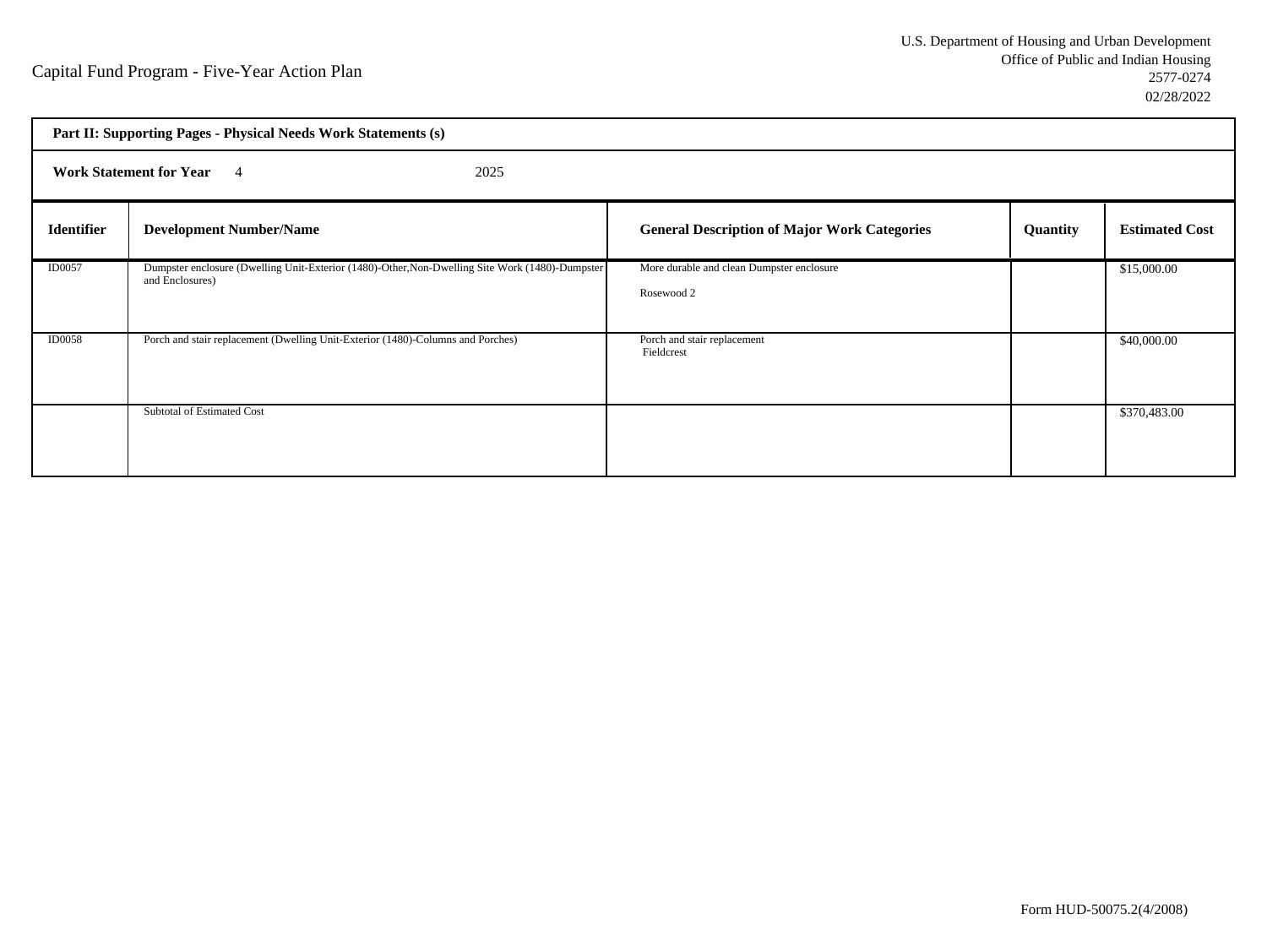h

| Part II: Supporting Pages - Physical Needs Work Statements (s) |                                                                                                                                                                                      |                                                      |          |                       |  |  |
|----------------------------------------------------------------|--------------------------------------------------------------------------------------------------------------------------------------------------------------------------------------|------------------------------------------------------|----------|-----------------------|--|--|
|                                                                | Work Statement for Year 5<br>2026                                                                                                                                                    |                                                      |          |                       |  |  |
| Identifier                                                     | <b>Development Number/Name</b>                                                                                                                                                       | <b>General Description of Major Work Categories</b>  | Quantity | <b>Estimated Cost</b> |  |  |
|                                                                | DAVIS COUNTY (UT009000001)                                                                                                                                                           |                                                      |          | \$370,483.00          |  |  |
| <b>ID0063</b>                                                  | vehicle work truck(Non-Dwelling Equipment-Expendable/Non-Expendable (1480)-Other)                                                                                                    | truck for plow                                       |          | \$68,000.00           |  |  |
| <b>ID0064</b>                                                  | parking lot repavement(Non-Dwelling Construction-New Construction (1480)-Community Building)                                                                                         | re pave dated asphalt                                |          | \$52,843.00           |  |  |
| <b>ID0065</b>                                                  | admin(Administration (1410)-Salaries)                                                                                                                                                | admin                                                |          | \$3,704.83            |  |  |
| <b>ID0066</b>                                                  | security cameras(Management Improvement (1408)-Security Improvements (not police or guard-non-<br>physical))                                                                         | camera system at Center court units and Town homes   |          | \$52,000.00           |  |  |
| <b>ID0067</b>                                                  | property update for Meadows(Dwelling Unit-Exterior (1480)-Canopies, Dwelling Unit-Exterior<br>(1480)-Balconies-Porches-Railings-etc, Dwelling Unit-Exterior (1480)-Decks and Patios) | sitting area for meadows tenants                     |          | \$80,000.00           |  |  |
| <b>ID0068</b>                                                  | lighting update (Non-Dwelling Exterior (1480)-Lighting)                                                                                                                              | center court lighting update to make nights brighter |          | \$24,000.00           |  |  |